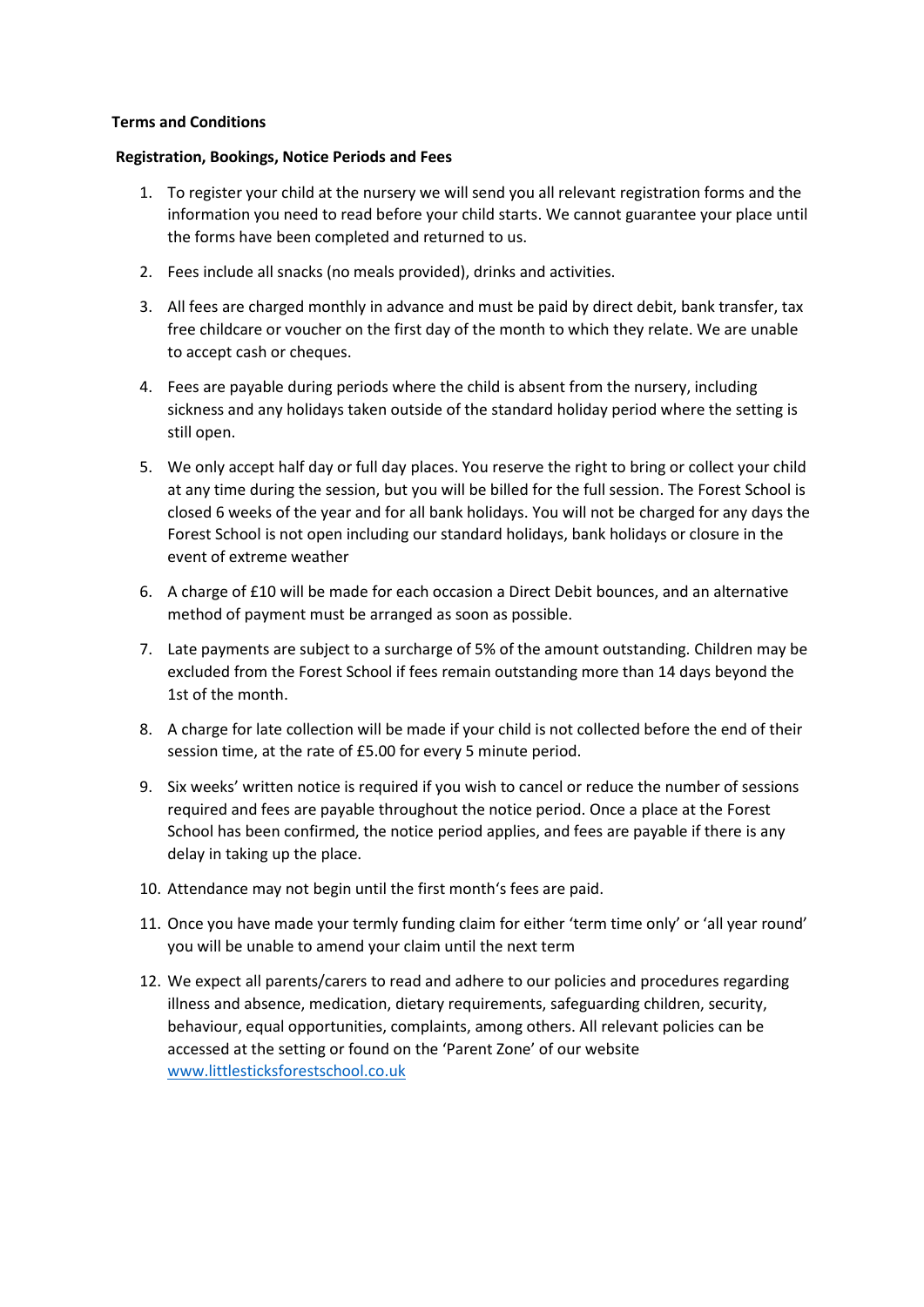## **Safety & Wellbeing**

- 13. If a child becomes unwell whilst in our care then we will contact the parents/carers, or the emergency contact detailed on the registration form. If senior staff feels the child is not well enough to remain at nursery, you may be asked to arrange collection of the child.
- 14. If a child is unwell, we ask that you contact the Forest School to inform them of the absence. The Forest School must be informed if the child is suffering from any contagious disease to ensure we can effectively communicate to all parents any communicable diseases at the Forest School. For the benefit of other children, we ask you to withhold the child from the Forest School if they are suffering from a contagious disease that could easily infect others.
- 15. Little Sticks cannot take responsibility or liability for any services provided by our staff outside of our provision (such as babysitting). If you use any of our employees to provide services to you, you acknowledge and agree that this is done entirely at your own risk.
- 16. We will work with you to cater for specific dietary and medical requirements of individual children. You have a duty of care to notify the Forest School in writing if there are changes to a special diet or medical condition so that we can ensure all paperwork is updated. Any information by a medical professional must be shared with the Forest School.
- 17. We have a duty of care to ensure that any significant concerns about the children in our care are reported to the local services, and where appropriate, Ofsted. We may note any incident or observation of a child where we deem the child may have been, or may be in the future, at risk of harm or neglect. In exceptional cases this may be done without speaking to a parent/carer until we have sought external advice.
- 18. In exceptional circumstances there may be an event that triggers the closure of the Forest School which is out of our control. Such events include, without limitation, 'acts of God', extreme weather (wind gusts over 40mph), fire, war, acts of terrorism, strikes or other industrial action, infectious diseases, and epidemics, and Little Sticks will not issue refunds for such forced closures.
- 19. Little Sticks will not tolerate, under any circumstances, behaviour towards staff which is deemed to be threatening, abusive or violent. Any such behaviour may result in termination of the Forest School place or a refusal to allow the person back on the premises in the future.
- 20. We may suspend the provision of childcare if your child's behaviour at the Forest School endangers the safety and wellbeing of the other children at the nursery. The suspension shall continue whilst we try and address these problems with you.

## **General**

- 21. Little Sticks reserves the right to terminate your child's place providing at least six weeks' notice in writing, or immediately in the event of a breach of these T&Cs which (if remediable) has not been remedied within 14 days.
- 22. Little Sticks reserves the right to change any element of these T&Cs without notice where such a change arises from regulatory or legal requirements, or by providing reasonable notice for non-regulatory or statutory amendments.